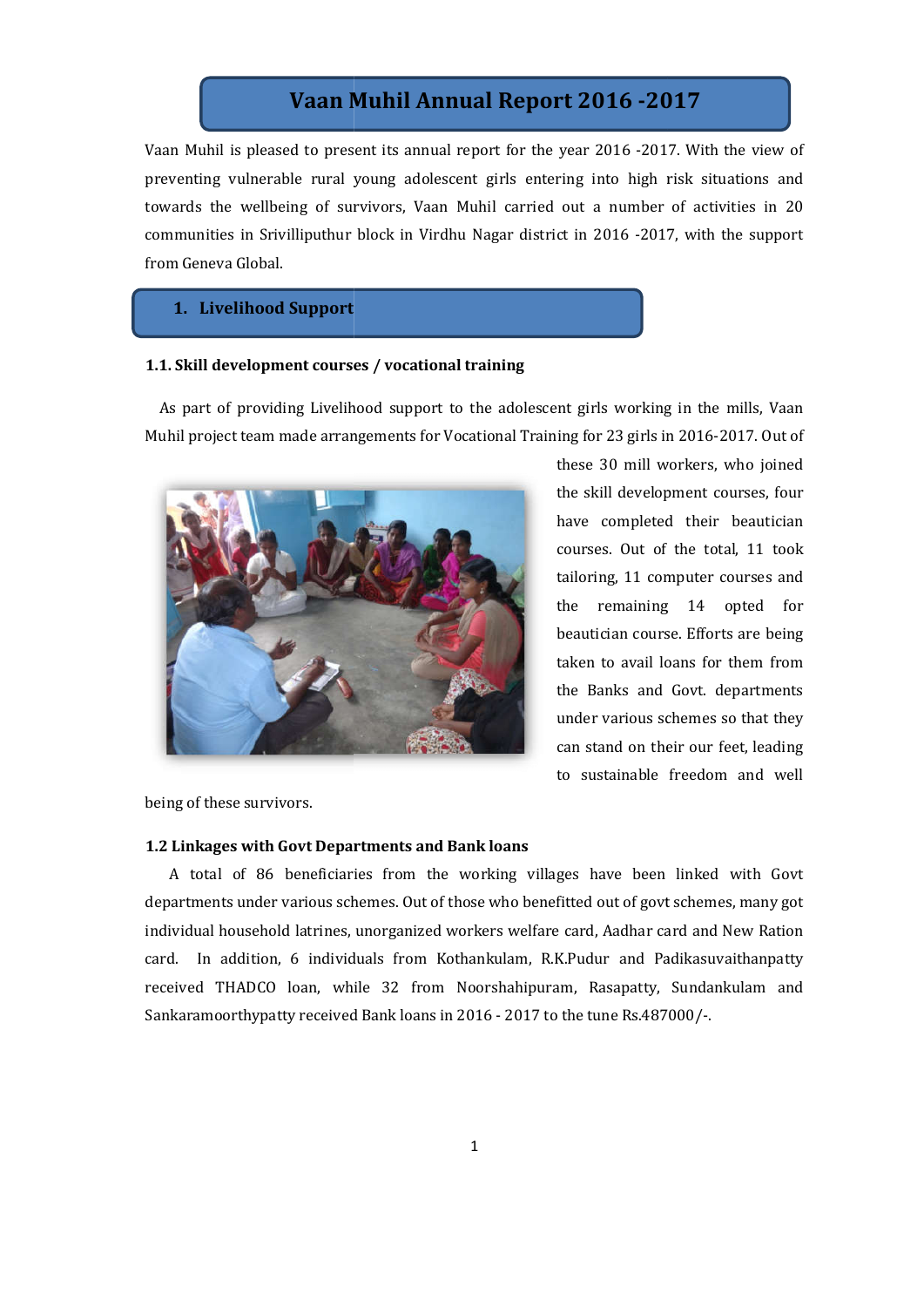#### **1.3 EDP Training for young women**

Ten days special EDP training program was organized at Srivilliputhur for interested young

women from the working villages in two blocks, with the support of IOB, Virdhu Nagar. The trainer took personal interest in the ten days training and the 30 women participants from 13 villages in both the blocks could learn preparations of domestic products. Vaan Muhil supported some of them to start micro enterprises and they have started their small trades in their villages. After attending the ten days EDP training in Preparation of Domestic



Products in Srivilliputhur, many of them were linked with IOB for further step up loans.

#### **1.4. Exposure Visits to adolescent girls**

Vaan Muhil organized a one day exposure visit for 22 mill workers from Korukkampatty, Sellampatty, Nainapuram, Rasapatty and A.Lakshmiyapuram on 23.02.2017 at Vikas Garments, Vanniyampatty Vilakku and this visit was an eye opener for them and a learning place for them as to take up alternate employment opportunity in future. The mill workers were actively taking part in the one day exposure and this type of visits to establishments and other livelihood structure has been very useful to the participating mill workers and they get an idea about possible alternate livelihood support and this would facilitate to relieve them from the bondage.

#### **1.5. Micro-Enterprises**

33 survivors/mill workers from twenty villages in Srivilliputhur block were supported with micro-enterprises during 2016 – 2017, while 22 mill workers from 15 villages were supported with micro-enterprises. The beneficiaries, after attending EDP training organized by Vaan Muhil, started doing their micro-enterprises in their villages. They chose different types of micro enterprises such as Preparation of Masala powder, Surf Powder, Oma Water, Rin Powder, Cattle rearing(sheep and poultry), Making of artificial jewels and petty shops some of the beneficiaries who started their businesses are able to pick up well, while others do it on their own speed. Representatives AGs, CSGs were involved in the identification of the beneficiaries and community organizers facilitate the process.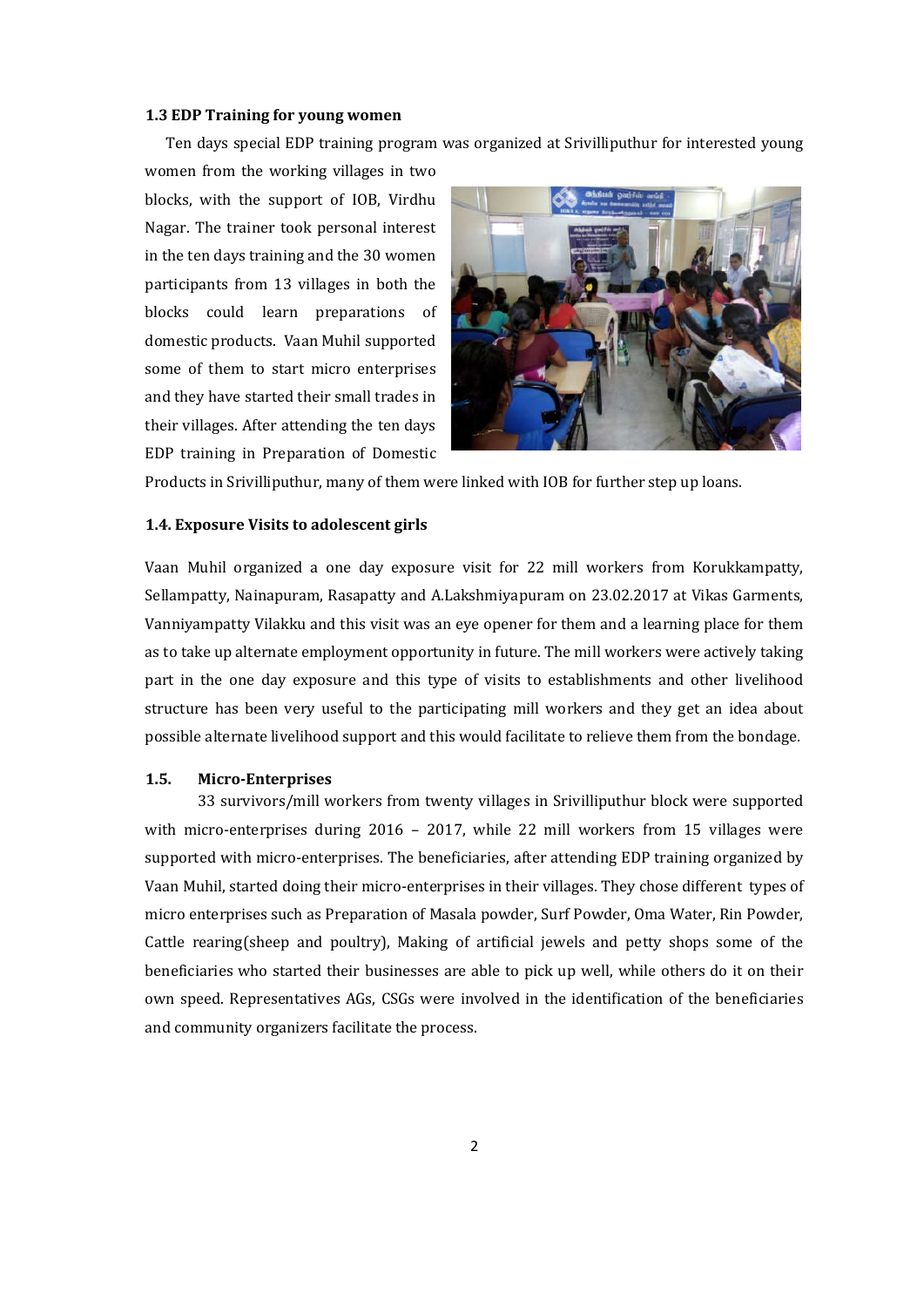# **2. Empowerment of Adolescent Girls**

#### **2.1. Educational Support**

 A total of 62 girls from the working villages have been supported with educational assistance during the reporting period. Among them, 50 were supported to continue High and Higher secondary schooling, while 5 for Diploma in Nursing, one for DECE and one each for B.Sc and BBA. AGs have a greater role to play in the identification and the preliminary selection as well as finalization of the deserving girls. The project team, along with CSGs play a supportive role in finalizing the list. Thanks to Vaan Muhil's efforts, seven boys (2 mill workers and five drop outs) are back to school this year. Similarly 13 dropout girls below 18 (Mill workers) have been supported to pursue their schooling and they are now back to school.

#### **2.2. Career guidance course for students**

 A total of 452 school students from the working villages benefitted out of the career guidance courses in four batches during the reporting period. The resource persons were able to guide the students as to possible courses available in various disciplines in nearby educational institutions, apart from motivating them to pursue their higher education with a purpose and motive. Confidence building and goal setting were part of the sessions. Many students felt that these sessions were useful particularly in knowing different available courses and setting their direction.

#### **2.3. Orientation to Adolescent group members**

Totally 351 AG members from our working villages have been given orientation on Child

Rights and Workers rights in 2016 -2017, while 411 girls were trained in the roles and responsibilities of Adolescent group members during 2016 – 2017. Basic details were provided to the AG members on Child Rights and workers rights, apart from explaining to them on the project purpose, the components of the project and the role of AGs in project implementation. Their understanding on



the issue the components in the project is slowly developed and this would help the project team for effective implementation. .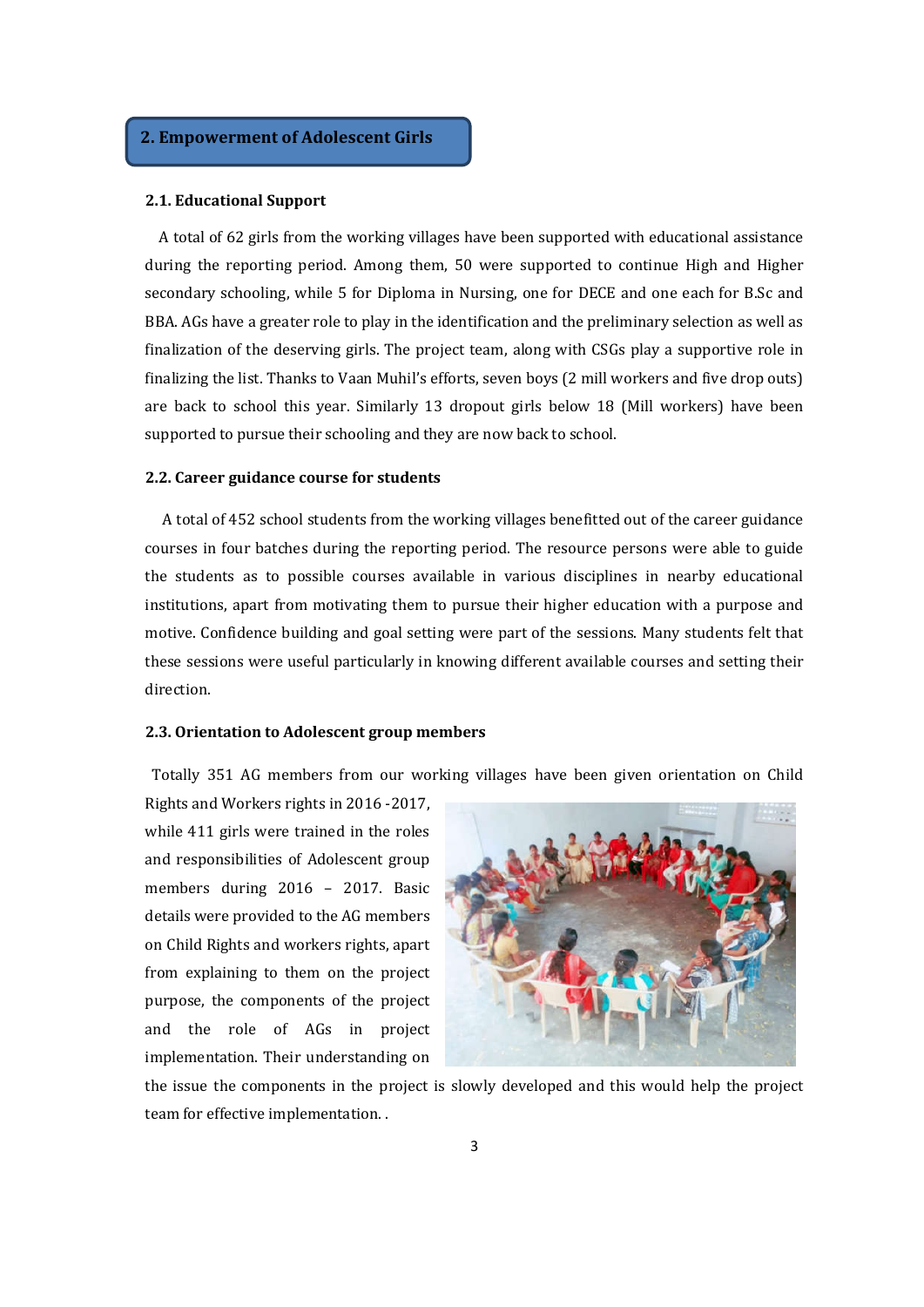# **2.4. Strengthening of Adolescent Girls groups**

 Efforts are taken by the community mobilizers and CRC facilitators to strengthen the AG groups in the project villages in both blocks. With the special programs like life skill education, medical camps and observance of important days, more AG group members get involved in the development of CRCs in villages and relationship between them and the Vaan Muhil staff is



slowly developing. The link between AG groups and CRCs and CSGs is being gradually developed.

Some of AG group members are involved in teaching Yoga, Spoken English for CRC girls every Saturday and many benefit out of the trainings. They are also interested in learning Silambam for self defense. Some take efforts in sharing the information in AG meeting on health, food habits, personal

hygiene provided in the study materials that were distributed to the CRC facilitators and many them fond these information in materials very useful and relevant. Many AG members come forward to share with others about work related problems and even health issues they have. After attending a couple of programs, the mill workers start discussing about their daily wages and even some workers bring their pay slips given to them by the mill managements. When there are discussions on minimum wage and OT wages, they start comparing the wage they receive in the mill and the statutory wage as per Govt. norms.

#### **2.5. Formation of Adolescent Boys Groups**

 Vaan Muhil Team has made efforts to form Adolescent Boys Groups in all villages during the reporting period and a total of 499 members have been members of the Adolescent Boys

groups. AB groups, are involved in constructive activities in the villages, after formation as a group, such as cleaning of common places and removing Seemai Karuvelam trees, planting of trees in common places involved in campaigns against the use of plastics in the villages and environmental protection (conservation of water bodies and stopping of felling trees). In a couple of

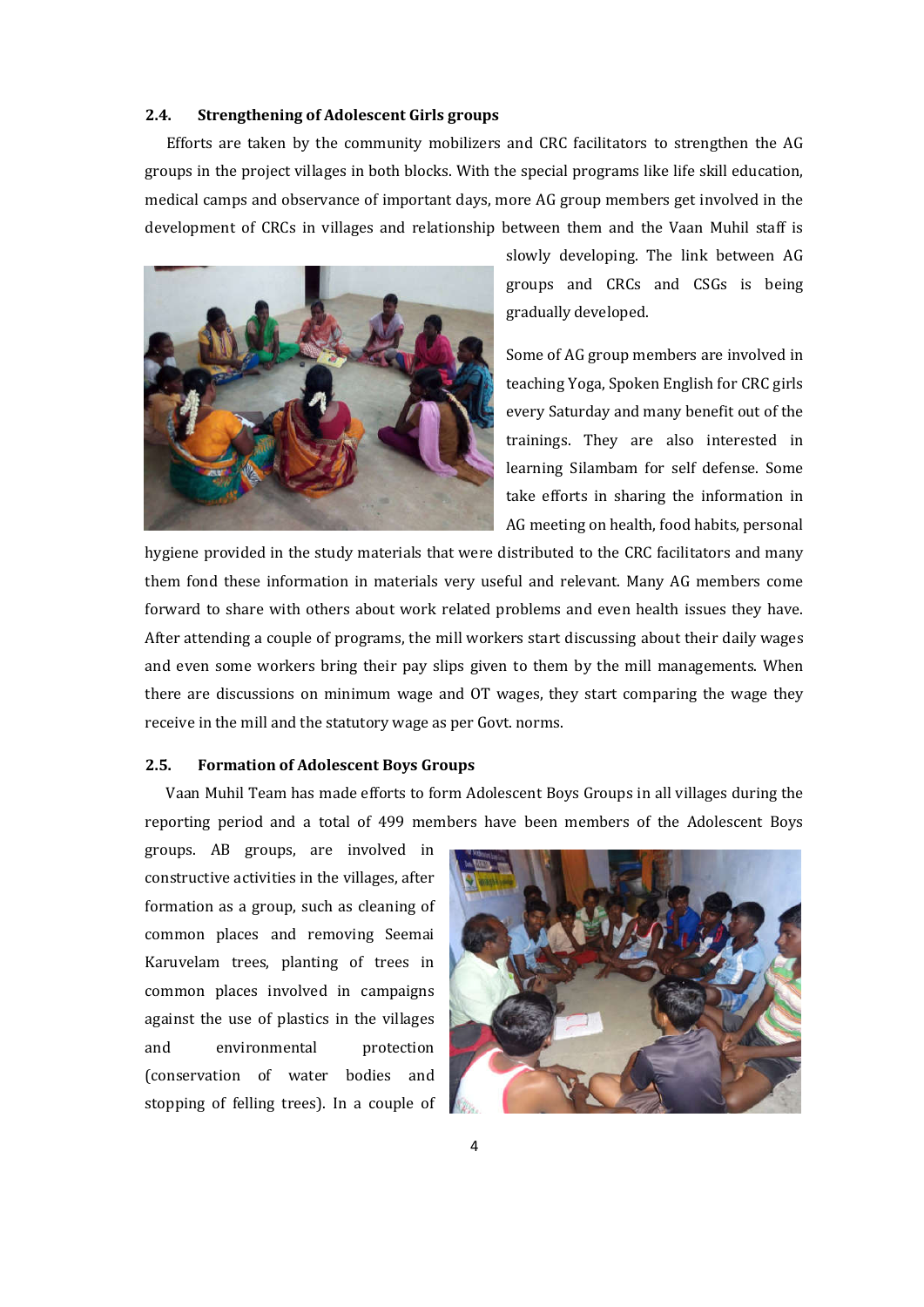villages, AB group members are organzing folk dances training for interested youth.

# **2.6. Life Skill Education to AG members / mill workers**

 A total of 177 AG members from 18 villages were trained in life skill education in two batches during the reporting period, out of them, 105 were trained in 2016 – 2017. After attending the life skill training, a few of them were able to decide to stop working in the mills. Quite a few, after taking part in the two day



program, learnt about personal hygiene and details about menstruation. Some of them went for checking their HB count after the training. The impact is so much among the participants that some of the parents admit that their girls now openly speak and discuss with them about menstrual problems, which they hesitated to do earlier. There has been a demand from the Adolescent Boys groups for the life skill education.

# **2.7. Medical Camps in villages and follow up**



 Vaan Muhil organized two medical camps and a total of 579 people benefitted out of these two medical camps, organized with the help of Velammal Hospital (outreach program unit). Out of the total beneficiaries, considerable number was from the Adolescent girls groups from the villages in both blocks. The community organizers did a follow up with the outreach program unit of Velammal Hospital in Madurai in Quarter 2. As a

result of the health camps organized in the villages, many adolescent girls went to labs to check their HB counts on their own. A few of the patients with chronic illness have been taken to Velammal Hospital where they receive free treatment.

**3. Community based interventions / Networking and Linkages** 

#### **3.1. Functioning of Community Resource Centres**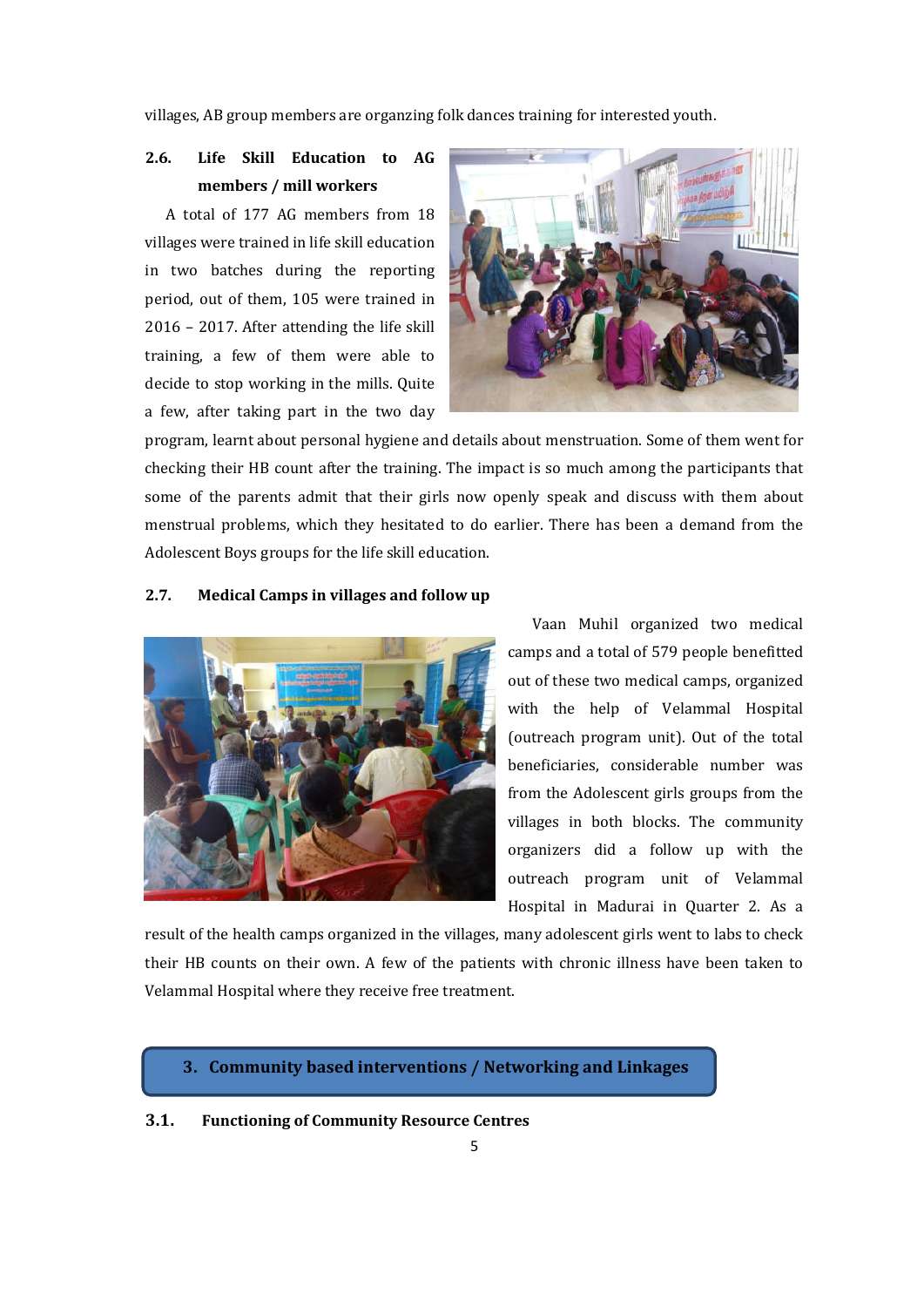CRC facilitators take special care to improve their CRCs in the villages and children usually gather in the evening after school hours and they revise their lessons, do their homework and practice better handwriting without mistakes. The parents and other community members in most of the villages could witness the little changes among the children who regularly come to CRCs, like scoring good marks in their exams, good handwriting and improved reading, keeping up good spirits and cleanliness in schools.

 The children are motivated to study well and those who regularly come to CRCs and study, have scored good marks in 10th and +2 public exams. They openly declare that they were able to score such high marks in the public exam, because of the CRC and the motivation received from Vaan Muhil staff. The school HMs also appreciated the efforts, hard work and openly recognized the support extended by Vaan Muhil staff to the children studying in the CRC.

# **3.2. Strengthening of Community Support Groups**

 Though Vaan Muhil Team find it little difficult in organizing community support group meetings regularly, efforts were taken to strengthen the CSGs in all villages. A total of 383 CSG members were given orientation on workers' rights during the reporting period 2016 - 2017. Inputs were given to the members on worker's rights, minimum wage,



working hours and other statutory benefits to the mill workers in Textile and spinning mills and concept of modern forms of slavery and the project implementation were explained to them in simple language. Many of the CSG members understand the project purpose and various components of the project and they extend their cooperation to the project team and CRC facilitators for better implementation of the project. While some CSGs help the team and CRCs in whatever little ways they could contribute, a few remain non-committal to the project implementation.

# **3.3. Meaningful observance of important days**

 Vaan Muhil took efforts to organize a series of programs in villages during the reporting period, creating awareness among the people on issues related to our work, by way of meaningfully observe the important days such as Anti Child Labour Day, Asthma Awareness Day, International Day in support of Torture Victims, National Youth Day, World Girl Child Day,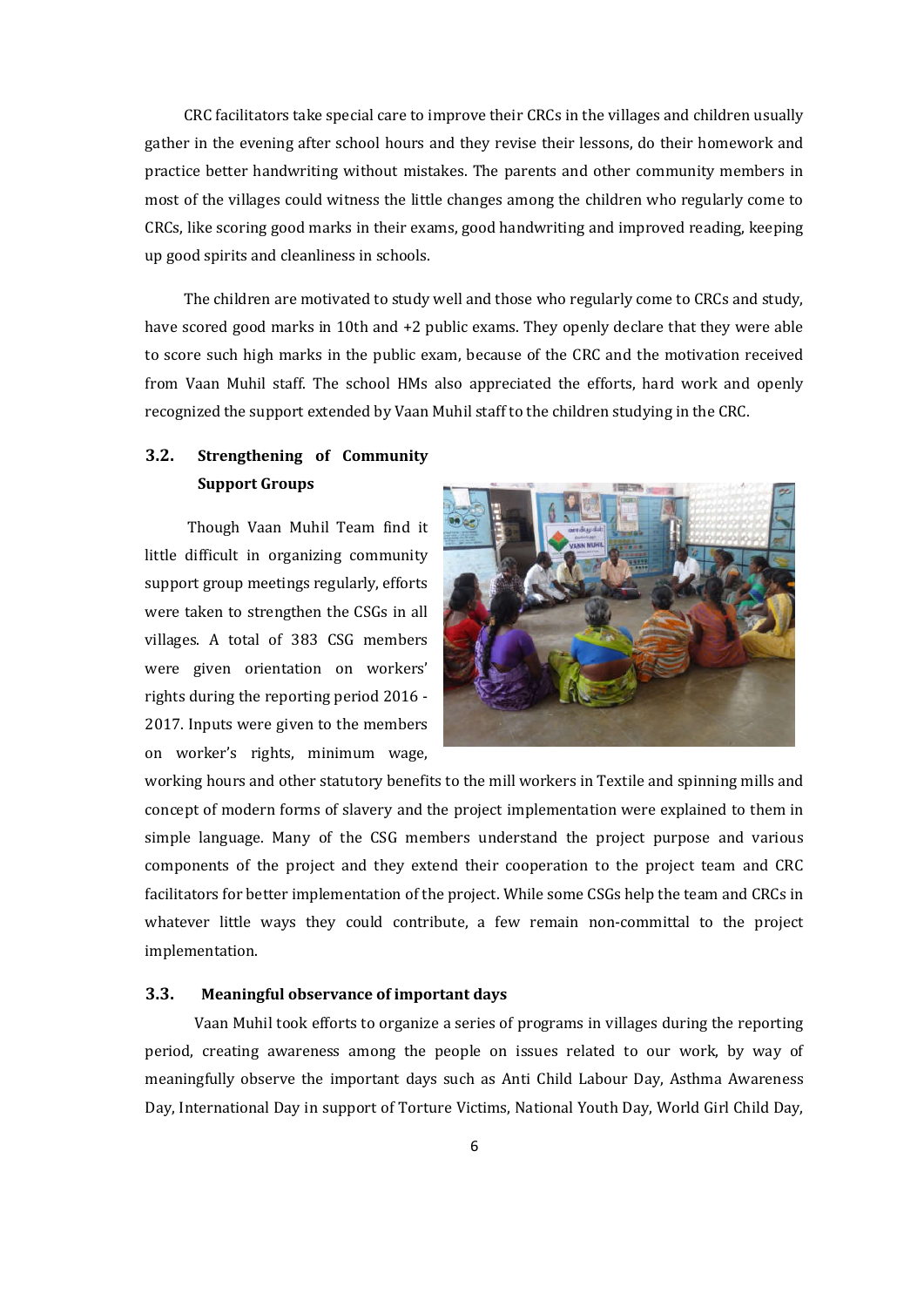International Women's Day, Anti – Cancer Day and World TB Day. Handbills about the importance of the day in simple language are prepared and distributed to the people on that day. en's Day, Anti – Cancer Day and World TB Day. Handbills about the<br>lay in simple language are prepared and distributed to the people on that<br>**Vomen's Day Program**<br>meaningfully observed the International Women's Day in Srivi

#### **3.4 International Women's Day Program International**

Vaan Muhil meaningfully observed the International Women's Day in Srivilliputtur on Vaan Muhil meaningfully observed the International Women's Day in Srivil<br>12<sup>th</sup> March 2017 and in Alangulam on 19<sup>th</sup> March 2017. These one day celebration

the AG members in the working villages and their active participation in the celebrations brought many group members together. Elected local MLAs, and Block Level officials were invited for the events. Nearly 800 young women/ adolescent girls from both the blocks took active part in the two day celebrations. Various forms of violence against women at home and in the communities were highlighted by the speakers in the meetings. The and their active participation<br>celebrations brought many<br>embers together. Elected local<br>nd Block Level officials were



length. For many young women the meetings were an eye opener and they were emboldened after attending the meetings. The AG groups from different villages prepared a few folkdances and the cultural performs by the adolescent girls entertained the gathering in between. strategies and collective efforts to combat the violence against women were also discussed at length. For many young women the meetings were an eye opener and they were emboldened after attending the meetings. The AG group

#### **3.5 Participation of CSG members in Grama Sabha meetings on 26<sup>th</sup> January**

There has been considerable representation of AG and CSG members in the two Grama Sabha



meetings in our project villages, held during the reporting period (26<sup>th</sup>) January, Republic Day). At least, 15 grama panchayat witnessed interesting meetings, with active participation of AG and CSG members f members from the respective villages. actively take part in the Grama Sabha actively meetings. AG members